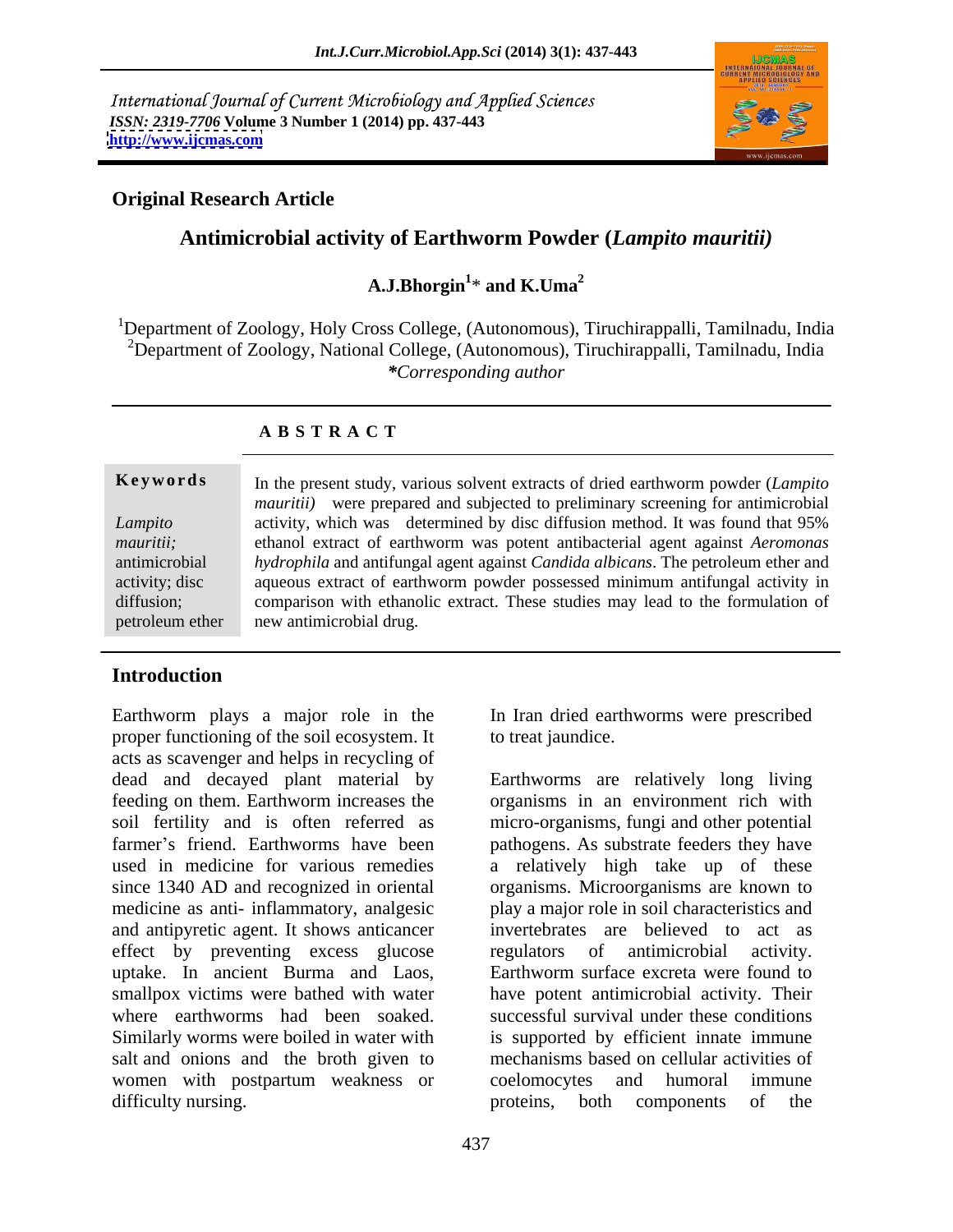earthworm coelomic fluid (CF). inflammatory and antipyretic activities of Earthworms respond to microbial infection biologically active extract isolated from through cellular and humoral defense mechanisms such as antimicrobial protein secretions. Most of the humoral defense proteins are synthesized in the skin itself. Cooper *et al.,* 2004 discovered that properties along with the anti-fungal earthworms have been prominent with properties in the powder of *Lampito* respect to lysis of bacteria and with other *mauritii* which may have applications implications to disease. Anti-indirectly in treatment of diseases related inflammatory activity and antimicrobial potency (Shobha and Kale, 2007) of *Eudrilus eugeniae* of earthworm extracts on certain plant pathogens were studied.

Earthworm powder can be given orally,since it has a potential application as a thrombolytic and also exerts an (*Lampito mauritii*) were collected and inhibitory effect on platelet aggregation, washed in running water to remove dirt an anticoagulation effect and a relaxation from the body surface. The earthworms effect for the vascular system, which are all effective for thrombotic therapy (Kim et al., 1998).Therefore, it can be concluded excreted. Later the earthworms are washed that earthworm powder represents a very thoroughly with distilled water and promising agent for the treatment of thrombosis (Mihara et al., 1996). Its tonic kept in an incubator for 24 hours at 55°C. properties make it beneficial support for

The bacteriolytic substances include normal temperature (Yegnanarayan *et al.,* fetidins (which have serine proteases and promote clots), lysenins, lumbricin, eiseniapore, coelomic cytolytic factor (CCF-1) and erythrocytolytic proteins. Some of these agents have been tested for antineoplastic potential. One substance like eisenin destroys human neoplastic cells from several human cancer cell lines (Cooper *et al*., 2004). In China, Korea, Vietnam and most of SouthEast Asia, Lumbricus has been used for their therapeutic benefits for thousands of years and referred as Earth Dragons. Antitumor activities of earthworm fibrinolytic the concentrated quantity. enzyme on human hepatoma cells were studied (Hong, 2007). The anti-

biologically active extract isolated from whole earthworm, (*Lampito mauritii*) were determined (Balamurugan *et al.,* 2008).

Present study focuse on anti-bacterial to different microbes and fungi.

# **Materials and Methods**

# **Preparation of the Sample**

the liver and other organ systems. and pounded to make it into powder. This Approximately 500 cultured earthworm, were soaked in distilled water for 6 to 8 hours to allow the soil in its tract to be collected in a petri dish, which was then After 24 hours earthworms are removed powder was stored in a refrigerator at 1987).

## **Anti microbial Study**

## **Preparation of Crude Aqueous Extract**

Accurately weighed 100 gm of powder was taken in a stainless steel vessel and mixed with 100 ml (1:1) of distilled water and boiled. After that, the mixture was filtered through standard Whatman filter paper (size no.1).Then the filtrate was evaporated on a hot plate until it reaches the concentrated quantity.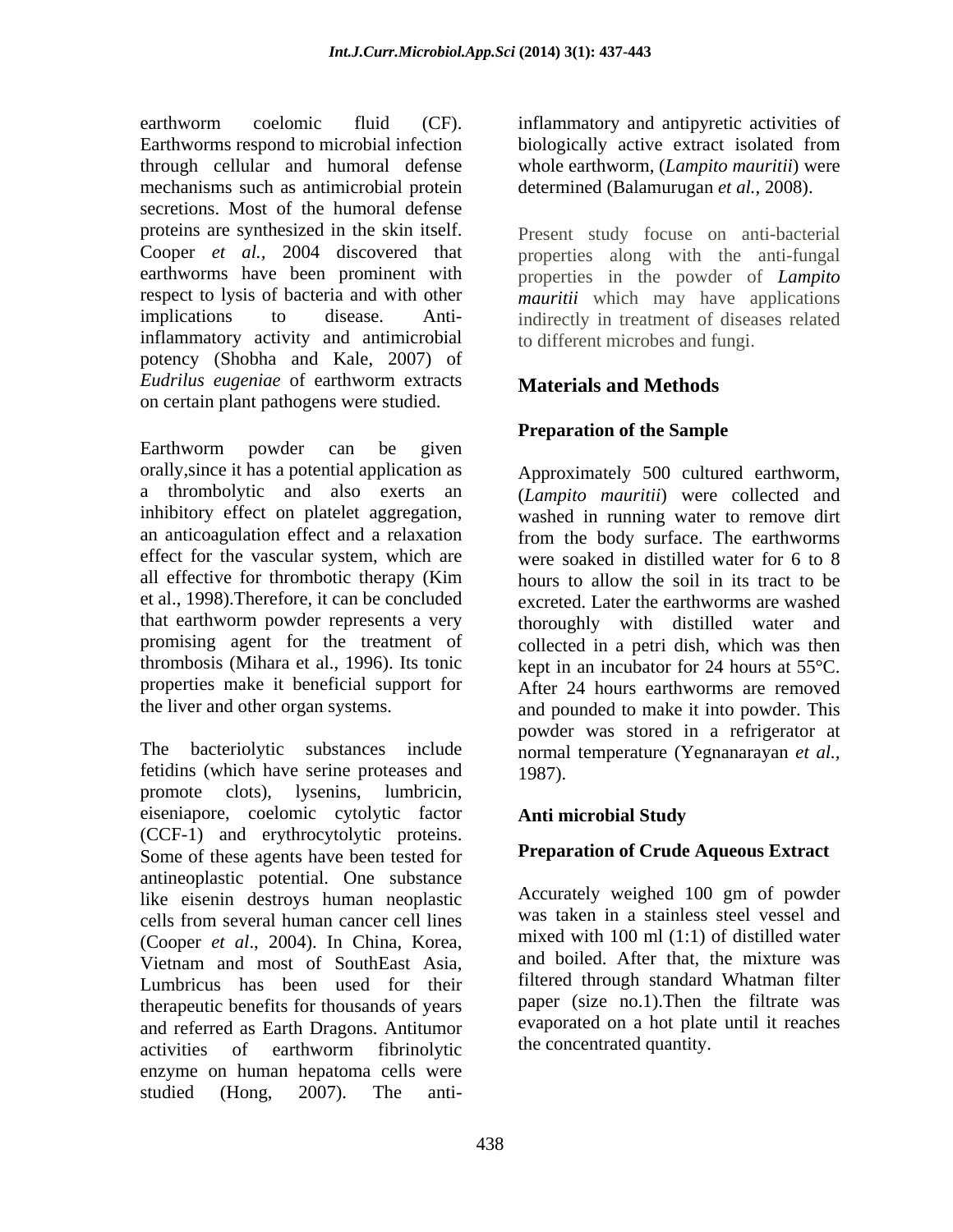100 gm of powder was taken and mixed Erythromycin was placed as control. with 95% Ethanol and Petroleum Ether Plates were incubated at 37 °C for 24 hours. separately. The mixture was prepared separately in different solvents and then measuring the inhibition zone. All the tests filtered and the filtrates obtained were condensed in water-bath at 35°C and this process was repeated till sufficient quantity occurs.

Pure cultures of three bacterial strains *Staphylococcus aureus*, *Salmonella typhi, Aeromonas hydrophila* and two *fungal* Erythromycin was placed as control. strains *Aspergillus niger and Candida albicans* were used. **Minimum Inhibitory Concentration** 

# **Culture Media and Inoculum**

suspension were checked to provide

## **Determination of Antibacterial Activity:**

The antibacterial activity of the extracts was determined by the disc diffusion method. (Rios *et al.,*1988). Overnight bacterial cultures were diluted in the tube, the earthworm powder was not Mueller-Hinton broth to obtain a bacterial added, only sterile distilled water was suspension of 10 $8$  CFU/ml. Petri plates containing 20 ml of Mueller-Hinton agar incubated at 37°C under aerobic<br>media were inoculated with 200 µl of conditions. After 24 hours, the turbidity media were inoculated with 200 µl of conditions. After 24 hours, the turbidity diluted cultures by the spread plate technique and were allowed to dry in a sterile chamber. Four filter paper discs growth of the organism completely for all (Whatman No.1, 6 mm diameter) were the tests including control and triplicates placed on the inoculated agar surface.

**Preparation of Ethanolic and Petroleum Ether Extracts Extracts Extracts Extracts Extracts Extracts EXECUTE:**  $\frac{1}{2}$  **EXECUTE:**  $\frac{1}{2}$  **EXECUTE:**  $\frac{1}{2}$  **EXECUTE:**  $\frac{1}{2}$  **EXECUTE:**  $\frac{1}{2}$  **EXECUTE:**  $\frac{1}{2}$  **EXECUTE:**  $\frac{1}{2}$  **EX** 200µl of the extracts were loaded on to the completely. Standard Antibiotic Plates were incubated at 37°C for 24 hours. The antibacterial activity was assessed by were performed in triplicate.

## **Determination of Antifungal activity**

**Microorganism used determine** antifungal activity where the The above same procedure was adopted to fungal cultures were kept for 48 hours to determine the diameter of zone of inhibition. Standard antibiotic

### **Minimum Inhibitory Concentration (MIC)**

The media used for microbial culture was was determined using micro dilution broth Mueller Hinton agar (MHA).The bacterial method. The earthworm powder extract cultures inoculated in MHA were prepared (100 mg/ml) were diluted to four incubated at 37°C for 18 hours. The different concentrations (50, 100, 150 and approximately  $10^5$  cfu/ml. Fungal cultures strains of bacteria were used were inoculated and incubated at 37°C for *(Staphylococcus aureus*, *Salmonella typhi,* 48 hours . and *Aeromonas hydrophila*)*.* The bacterial Minimum inhibitory concentration (MIC) 200 ul/ml). To find out the MIC, three strains of bacteria were used strains were prepared in broth.

<sup>8</sup> CFU/ml. Petri plates used. The inoculated test tubes were The broth culture suspension of each bacterium (0.5 ml) was added to the test tubes containing different concentrations of earthworm paste. To the control test incubated at 37°C under aerobic was evaluated. The MIC is the lowest concentration of EWP that inhibits the were maintained.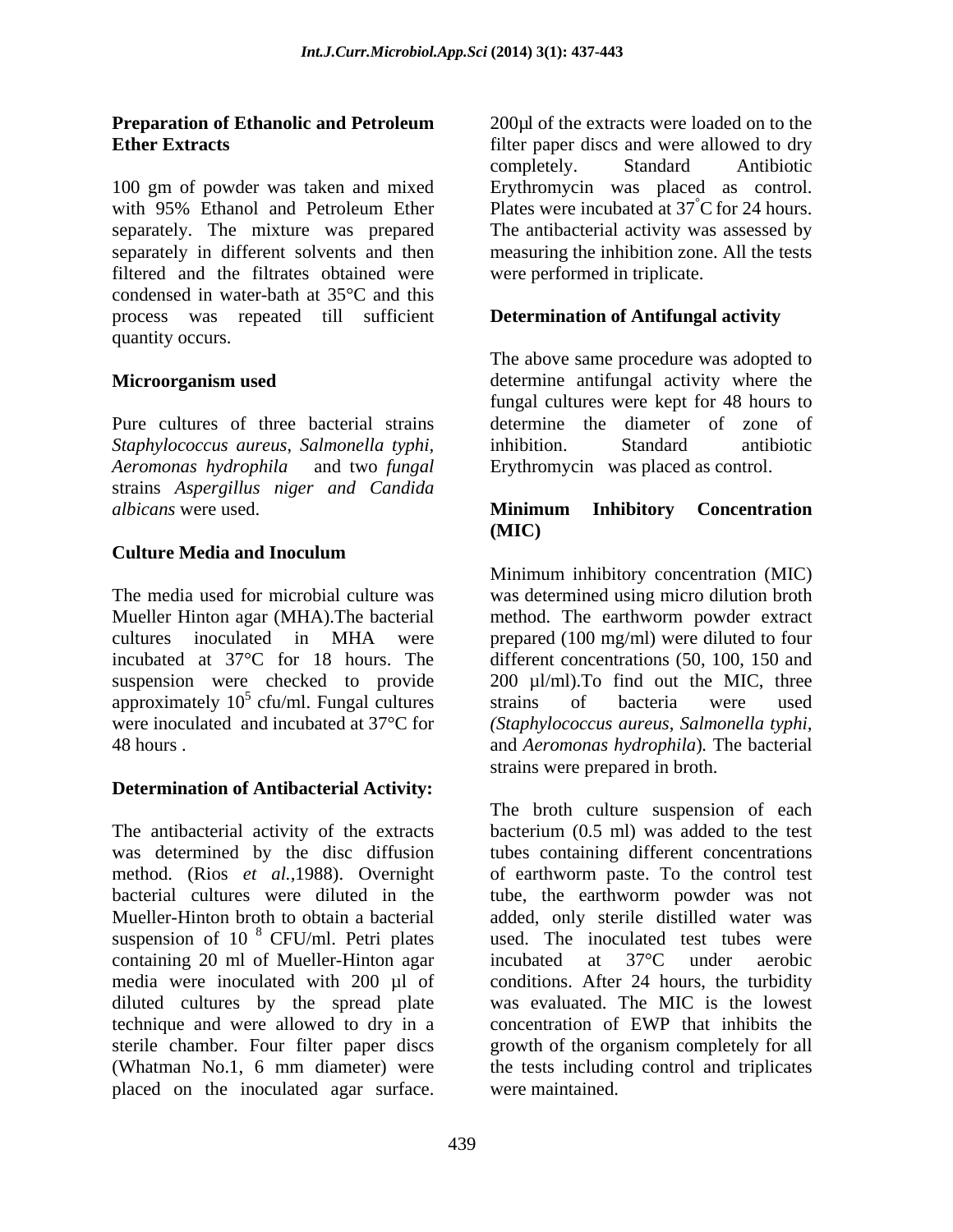Earthworm powder prepared from *Lampito mauritii was* tested for *Staphylococcus aureus*, *Salmonella typhi,* antibacterial assay that was determined by inhibition recorded. Ethanolic extract of disease-causing microorganisms. earthworm powder possessed maximum antibacterial activity in comparison with observed was 16 mm. In comparison to *Aeromonas hydrophila,* less diameter of zone of inhibition was observed against Erythromycin was used as the positive antimicrobial activity. Antimicrobial control and it possess maximum diameter of zone of inhibition against *S. aureus and* earthworm powder was found to have strong antifungal activity against *Candia albicans* in comparison to *Aspergillus niger.* The diameter of zone of inhibition *Aspergillus niger* (9 mm) while petroleum et al., 2010). Earthw<br>ether extract of earthworm powder was diversity. Based ether extract of earthworm powder was diversity. Based on their living ineffective against these fungal strains. Erythromycin was used as the positive control and possess maximum antifungal earthworm's skin. The dried earthworm activity in comparison to earthworm extract (Table. 2).The present study clearly indicate that earthworm powder contains good antimicrobial potency. The MIC al. (1998) identified the first antimicrobial results indicated that earthworm powder at peptide (lumbricin I) from the earthworm. results indicated that earthworm powder at a dose of 200 µl inhibits the bacterial

**Results and Discussion** EWP at a dose of 200 µl is a minimum concentration to inhibit the growth of the selected bacteria.

antibacterial and antifungal activities. The observed antibacterial activity is Three strains of bacteria viz. attributed to the presence of bioactive *Aeromonas hydrophila* were used for powder tested. The presence of these measuring the diameter of zone of to confer antibacterial activity against petroleum ether and aqueous extract earthworm body but not by the soil against *Aeromonas hydrophila*. The microorganism entering their digestive observed diameter of zone of inhibition tract ( Khomyakov et al.,2007) They have *Staphylococcus aureus* (15 mm) followed sand, and partial sterilization of the gut by *Salmonella typhi* (10 mm). with streptomycin does not lower the *A. hydrophila* (18mm) followed by *Salmonella typhi* (12mm) (Table. 1). For antifungal assay two fungal strains *Aspergillus niger and Candida albicans* were used . Ethanolic extract of analyzed. The gut extracts of earthworms observed was 12 mm followed by of *Dendrobaena veneta* (Annelida) (Marta growth (Table 3). This indicated that considered as a proline-rich antimicrobial compounds in the extracts of earthworm bioactive compounds in extracts is known disease-causing microorganisms. Antimicrobial agents of earthworms digestive fluid are formed in the observed that the digestive fluid of earthworm show the same antimicrobial activity after feeding on soil and sterile antimicrobial activity. Antimicrobial activity in the guts of earthworms derived from metabolites of symbiotic bacteria from the gut walls is possible. The antimicrobial activity of *Eisenia foetida* coelomic fluid directed against Gram positive and negative bacteria was have antibacterial and antifungal activity (Shobha and Kale, 2008). The new bacterial strain with antimycobacterial activity has been isolated from the midgut of *Dendrobaena veneta* (Annelida) (Marta et al., 2010). Earthworm species have rich diversity. Based on their living environments, it is rational to think that there are effective anti-infective agents in earthworm's skin.The dried earthworm powder of *P.excavatus* shows more activity(60 g/mL/disc) than the *L.mauritii* (Prakash and Gunasekaran,2011). Cho et al. (1998) identified the first antimicrobial peptide (lumbricin I) from the earthworm, *Lumbricus rubellus*. Lumbricin I is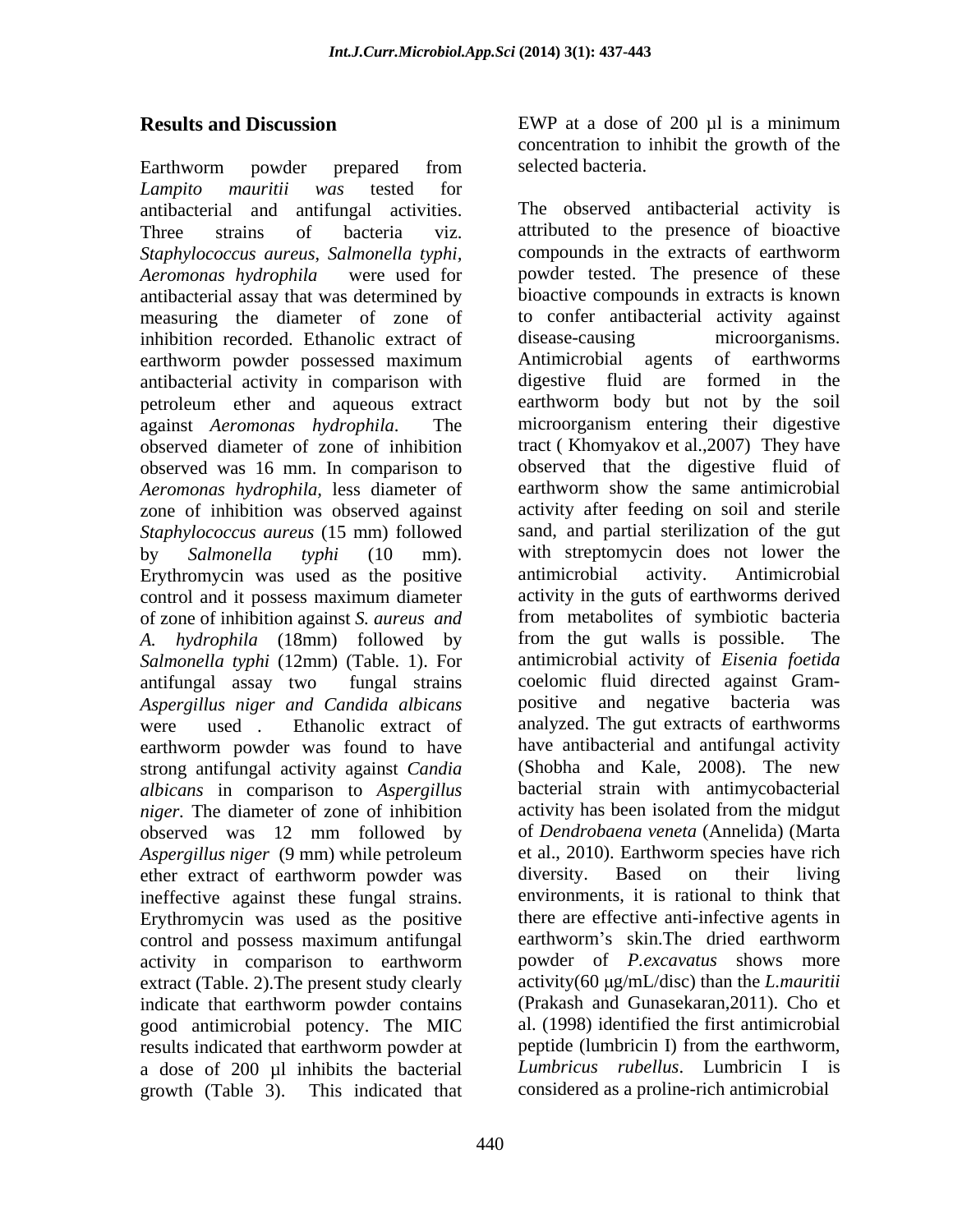|                                   |               | Diameter of zone of inhibition (mm) |         |              |  |
|-----------------------------------|---------------|-------------------------------------|---------|--------------|--|
| <b>Microorganisms</b>             | Petroleum     | <b>Ethanolic</b>                    | Aqueous | Erythromycin |  |
|                                   | ether extract | extrac                              | extract | control      |  |
| Staphylococcus aureus             | 12            | --<br>--                            | $ \sim$ |              |  |
| $\sim$ $\sim$<br>Salmonella typhi | <b>10</b>     | LO                                  |         |              |  |
| Aeromonas hydrophila              |               | 16                                  |         | 10           |  |

**Table.1** Determination of antibacterial activity by disc diffusion method

**Table.2** Determination of antifungal activity by disc diffusion method

| Diameter of zone of inhibition (mm) |                      |           |                |              |
|-------------------------------------|----------------------|-----------|----------------|--------------|
| <b>Microorganisms</b>               | Petroleum            | Ethanolic | <b>Aqueous</b> | Erythromycin |
|                                     | <b>Ether extract</b> | extract   | extract        | control      |
| Aspergillus niger                   |                      |           |                |              |
| $\mathbf{1}$<br>Candida albicans    |                      |           | $\blacksquare$ |              |

**Table.3** Antibacterial activity (MIC) tested for the crude earthworm powder using optical density method

|                          | <b>Concentration of</b>  |                  |
|--------------------------|--------------------------|------------------|
| <b>Bacterial culture</b> | <b>Ethanolic extract</b> | <b>OD Value</b>  |
|                          | of earthworm powder      |                  |
| Staphylococcus aureus    | Control                  | $24.57 \pm 0.91$ |
|                          | $50 \mu l$               | $15.25 \pm 2.01$ |
|                          | $100 \mu l$              | $13.66 \pm 0.33$ |
|                          | $150 \mu l$              | $8.72 \pm 1.15$  |
|                          | $200 \mu l$              | $6.76 \pm 1.14$  |
| Salmonella typhi         | Control                  | $15.00 \pm 0.57$ |
|                          | $50 \mu l$               | $13.33 \pm 0.66$ |
|                          | $100 \mu l$              | $9.33 \pm 0.33$  |
|                          | $150 \mu l$              | 7.66 $\pm$ 0.33  |
|                          | $200 \mu l$              | $7.33 \pm 0.66$  |
| Aeromonas hydrophila     | Control                  | $37.05 \pm 1.50$ |
|                          | $50\mu$ l                | $27.01 \pm 1.29$ |
|                          | $100 \mu l$              | $17.6 \pm 0.3$   |
|                          | $150 \mu l$              | $11.4 \pm 0.66$  |
|                          | $200 \mu l$              | $3.71 \pm 1.54$  |

peptide containing 62 amino acids including proline (15%) with a molecular (OEP3121) have been identified from without hemolytic activity . Recently, two

weight of 7231 Da. Lumbricin I showed earthworms of *Pheretima tschiliensis* and antimicrobial activity *in vitro* against a *E. foetida,* respectively (Wang et al., broad spectrum of microorganisms 2003). Engelmann et al. (2004) and antimicrobial peptides (PP1 and OEP3121) have been identified from Balamurugan et al. (2008) found that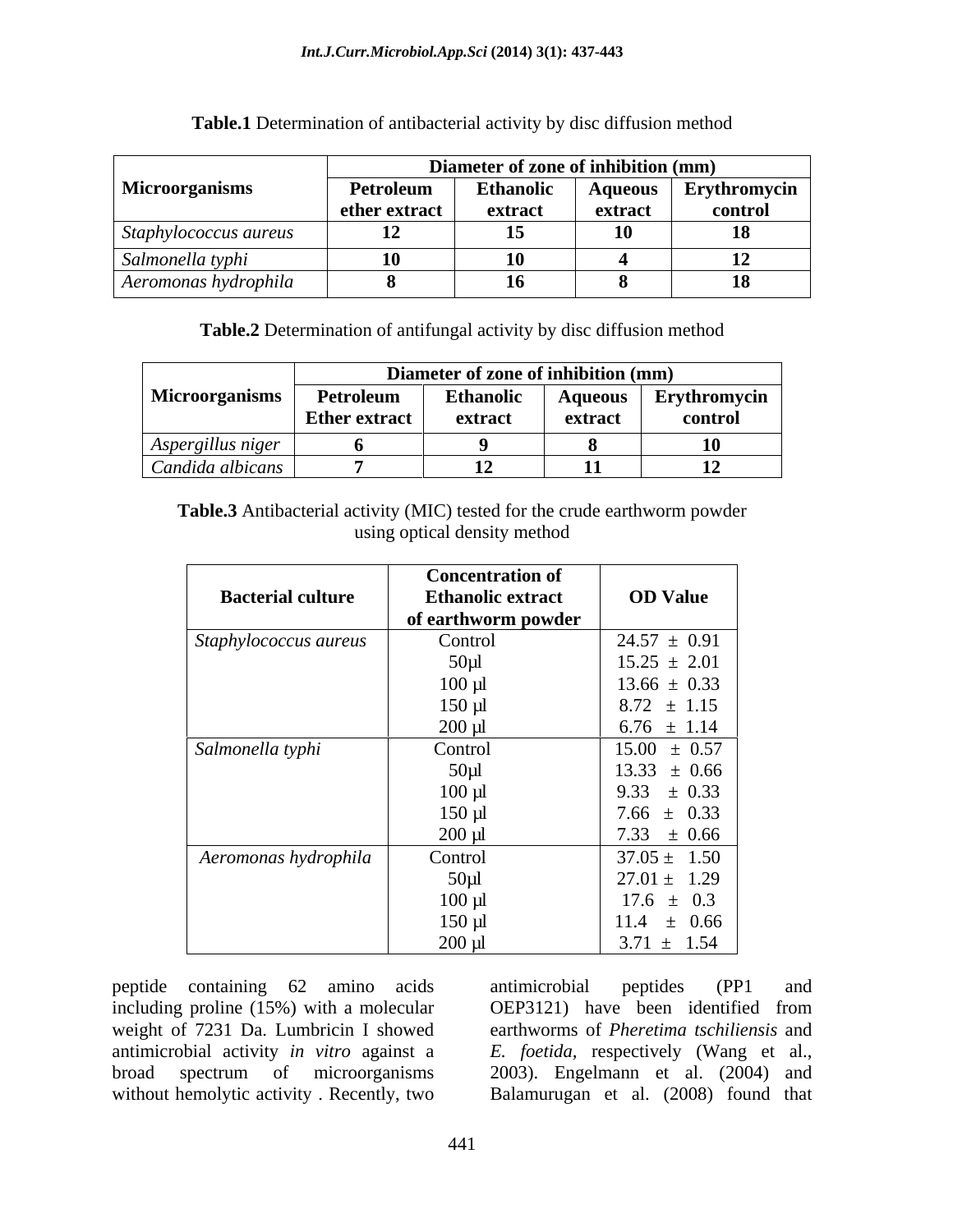earthworm coelomic fluid contain S.C.1998. Lumbricin I, a novel biologically active molecules and proline-rich antimicrobial peptide from leukocytes that participate in phagocytosis, encapsulation and killing of HeLa, HEp-2, cloning and molecular PC-12 and PA317 cells *in vitro*. characterization. Biochim. Biophys.<br>Presumably, earthworms synthesize and Acta. 1408:67-76. secrete several effective modulators of Cooper, E.L., B. Ru and Weng, N. 2004 innate immune responses such as Earthworms: sources of antimicrobial antibacterial molecules, cytotoxic proteins and cytokines. Complementary and Alternative

The present studies report that Academic/Plenum, New York, NY, vermicompost is rich in microbial populations and diversity, particularly fungi and bacteria. It is possible that Nemeth, P. 2004. Earthworm earthworms can be used not only in environmental monitoring but also in the acquisition of novel molecules for human therapeutic purposes. This study clearly indicates that the earthworm powder lead to formulation of new natural human hepatoma cells, *in vitro* and *in* antimicrobial agent and thus may found beneficial in future prospects for mankind. Khomyakov , N.V., S.A. Kharin, Thus solvent extracts of earthworm can be used against serious and dreadful pathogenic microorganisms responsible for causing serious pathogenic disorders.

## Acknowledgement 54.

I dedicate this article to my research guide<br>Dr. K. 1. 1 ang and 1 un-Choi, H.S.<br> $\Pr K = \lim_{n \to \infty} \frac{\text{Area of the region}}{\text{Area of the region}}$ Research Guide, Department of Zoology, powder on antithrombotic and Tiruchirappalli, Tamilnadu, India.

Balamurugan, M., K. Parthasarathi, E.L. (Annelida: Oligochaeta) possesses Cooper and Ranganathan ,L.S. 2008. Anti-inflammatory and anti-pyretic activities of biologically active extract

Cho, J.H., C.B. Park, Y.G. Yoon and Kim,

S.C.1998. Lumbricin I, a novel proline-rich antimicrobial peptide from the earthworm: purification, cDNA cloning and molecular characterization. Biochim. Biophys. Acta. 1408:67-76.

- and anticancer molecules. Advances in Complementary and Alternative Approaches to Biomedicine, Kluwer USA, 359-390.
- Engelmann, P., J. Kiss, E.L. Cooper and Nemeth, P. 2004. Earthworm leukocytes kill HeLa, HEp-2, PC-12 and PA317 cells in vitro. J.Biochem. Biophys. Methods. 61:215-228.
- Hong, C., 2007. Earthworm fibrinolytic enzyme and anti- tumor activity on *vivo*. Chinese Med. J. 260-264.
- Khomyakov ,N.V., S.A. Kharin, Nechitailo, TYu, P.N. Golyshin, A.V. Kurakov, B.A. Byzov and Zvyagintsev, D.G. 2007. Reaction of microorganisms to the digestive fluid of earthworms. Microbiology. 76:45- 54.
- Dr.K. Uma, Associate Professor & 1998. Dose dependency of early ormain of Dr.K. National College, (Autonomous), fibrinolytic effects. Arch. Phamacal Kim, Y.S., M.K. Pyo, K.M. Park, B.S. Hann, K.Y. Yang and Yun-Choi, H.S. 1998. Dose dependency of earthworm powder on antithrombotic and Res., 21: 374-377.
- **References References References References References References References References References References References References References References References References References** Marta, J., P. Fiołka Mirosław, D. Zagaja Tomasz, Piersiak Marek Wróbel, Jarosław Pawelec. 2010. Gut bacterium of *Dendrobaena veneta* (Annelida: Oligochaeta) possesses antimycobacterial activity. J. Invertebr. Pathol. 105:63-73.
	- isolated from whole earthworm,  $\frac{m_1}{n_2}$   $\frac{m_2}{n_3}$   $\frac{m_3}{n_4}$   $\frac{m_5}{n_5}$   $\frac{m_6}{n_6}$   $\frac{m_7}{n_7}$   $\frac{m_8}{n_8}$   $\frac{m_9}{n_9}$   $\frac{m_1}{n_7}$   $\frac{m_1}{n_8}$   $\frac{m_1}{n_8}$   $\frac{m_1}{n_8}$   $\frac{m_1}{n_8}$   $\frac{m_1}{$ *Lampito mauritii*. J. Ethnopharmacol. The Useful of Earthworm Powder.  $121(2):330-2$ . Mihara, H., R. Ikeda and Yonnet, T. 1996. The Useful of Earthworm Powder. Miyazaki Medical College, Kiyotake, Miyazaki.